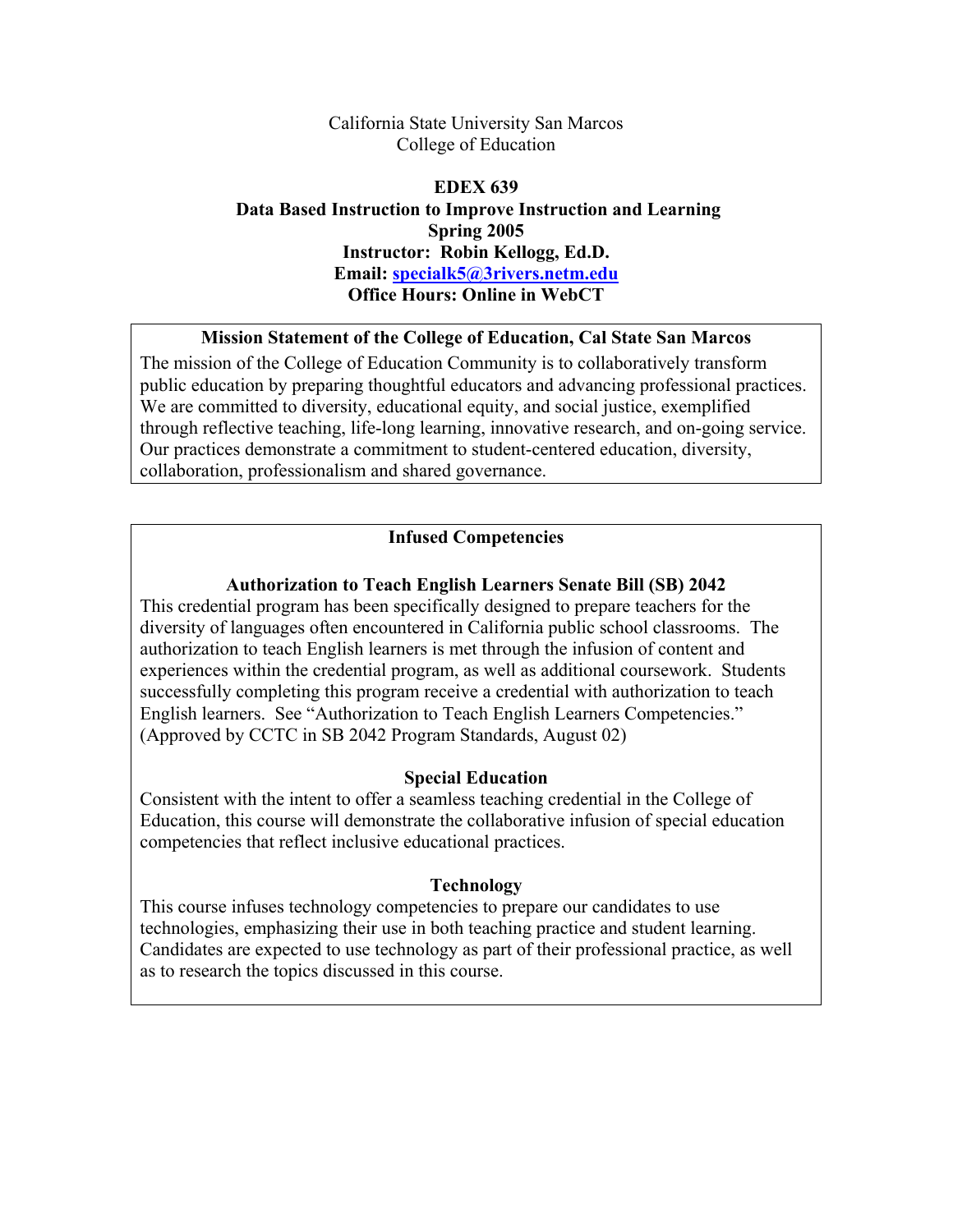## **Accommodation for Disabilities**

Students requiring reasonable accommodations need to contact Disabled Student Services in order to make the necessary arrangements. This organization is located in Craven Hall, room 5025a, and can be reached by telephone at (760) 750-4905 or (760) 750-4909 (TDD users).

# **COE Attendance Policy**

Due to the dynamic and interactive nature of courses in the College of Education, all students are expected to attend all classes and participate actively.

At a minimum, students must attend more than 80% of class time, or s/he may not receive a passing grade for the course at the discretion of the instructor. Individual instructors may adopt more stringent attendance requirements. Should the student have extenuating circumstances, s/he should contact the instructor as soon as possible.

# **The EDEX 639 Online Graduate Course Attendance Policy**

The EDEX 639: Using Data Based Instruction is an online course. It is a graduate class offered by the College of Education at CSUSM. It carries the same responsibilities for graduate level work as any campus-based class. Candidates for the M. Ed. are expected to attend class (at least 3 hours per week).

The online analog of class attendance is comprised of composing and submitting essays to address Focus Questions in the Private Mail system to the instructors on a weekly basis; Substantive class discussion on topics as shown by Postings to the Discussion Board; Completion of Modules according to the Course Schedule ; and visits to the lectures provided within the course.

M. Ed. candidates are also expected to prepare essay responses that show integration of course lectures, relevant aspects of the textbooks required for class, and selected (by the candidate) relevant research articles in web-based and print-based journals. The time commitment for such preparation at the graduate school level is typically calculated as about 2-3 hours of study time for each hour of credit each week--that translates to about 4-6 hours of preparation time for a 3-credit-hour class.

The emphasis in EDEX639 is on outcomes. The instructors rely on a mastery teaching/learning process, and are available to coach and teach explicitly how to write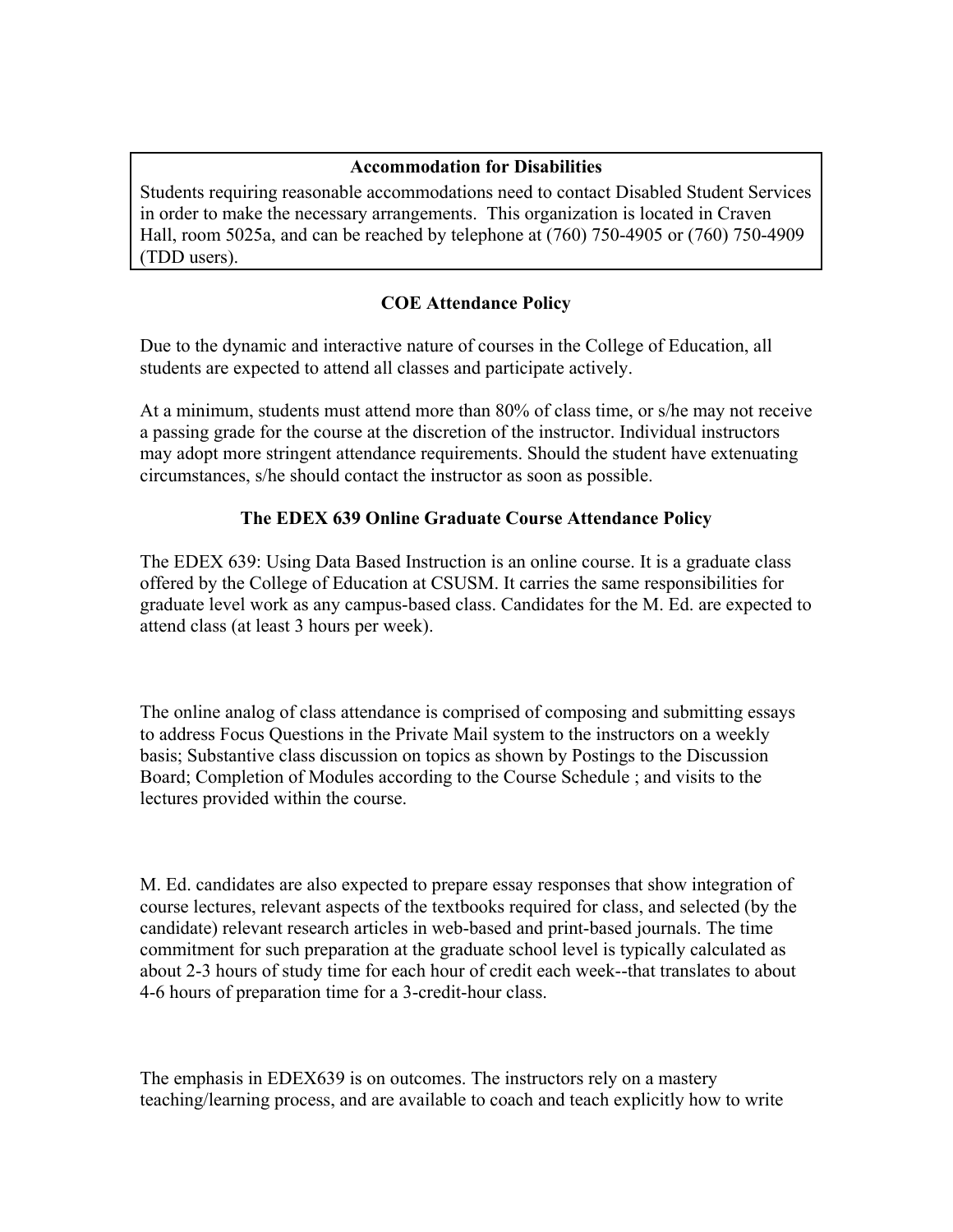essays at the graduate level (and candidates have opportunities to revise and resubmit their essays within the allotted semester time limits, based on corrective and substantive critiques provided by the instructors). However, the policy (adopted in 1992) is that M. Ed. candidates must attend 80%-100% of their class sessions in order to receive credit in the graduate college. Thus, if there is no substantial evidence documenting online participation at the 80-100% level, then the candidate may not receive a passing grade (no matter how excellent the actual outcomes are).

For EDEX639 online, the following guidelines will apply:

If attendance is less than 59%, the grade is an F.

If attendance is between 60-69%, then the highest grade the participant can earn is a C.

If attendance is between 70-79%, then the highest grade the participant can earn is a B.

If attendance is between 80-100%, then the highest grade the participant can earn is an A.

# **Teacher Performance Expectations**

# **The TPEs for EDEX 639 are:**

**TPE 2** *Monitoring Student Learning During Instruction***:** Determining student progress toward achieving the state-adopted academic content standards; Using instructional strategies and techniques to support students' learning

**TPE 6D** *Special Education***:** Developing modifications and adaptations in curriculum assessment and instruction for students with special needs

**TPE 9** *Instructional Planning***:** Establishing academic learning goals; Connecting academic content to the students' backgrounds, needs, and abilities; Selecting strategies/activities/materials/resources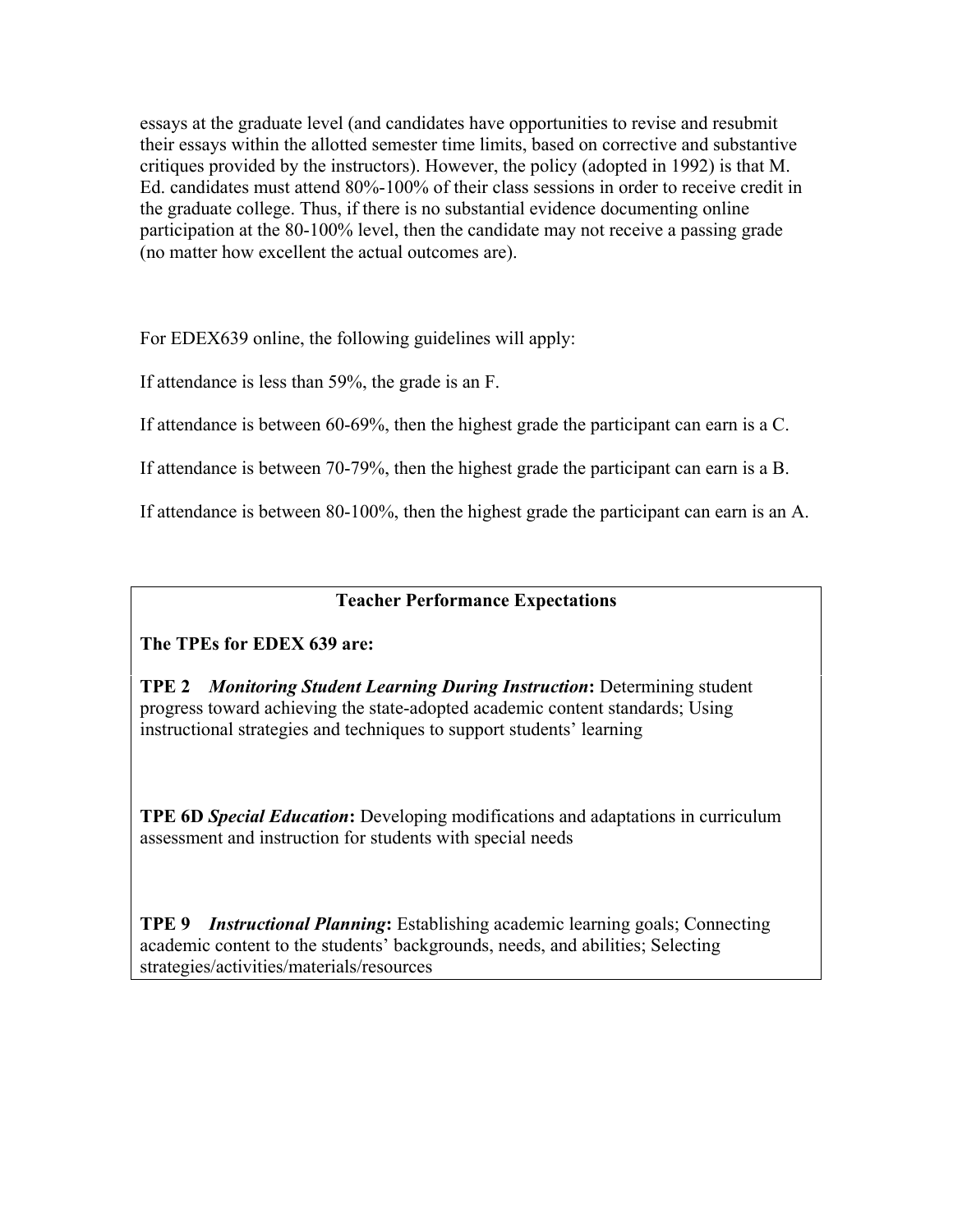### **DBI Course Description**

This course is intended for practicing teachers in the elementary school, middle school, and high school as well as practicing special educators who are interested in learning "best practices" in educating students with learning challenges specified by IDEA. Also included are the challenges in working with students who are English learners, students with gifts and talents, and students with multiple handicaps.

EDEX 639 has been designed to support you as you document your competencies for meeting the needs of students from ethnically/linguistically diverse cultures who also qualify for special education. In addition, EDEX 639 supports you to show how you meet the competencies for Level II Specialists Credential in California. Keep track of your work because you will be asked to show evidence for these competencies at the end of the course! Another 'bonus' is that by virtue of completing the course 'online,' you will also be demonstrating technology-related competencies.

The broadest goal of this course is to empower participants to work individually or as members of a team to design, implement, evaluate, and redesign instructional programs for students with special education needs, so as to increase students' abilities to learn, live, and prosper in the most appropriate and inclusive instructional environment possible.

The overall purpose of the course is to use the framework of Collaborative Action Research to help you discover the interrelationships among instructional methods and materials and the academic and social interactions of learners with exceptional needs. Indeed, you'll learn to avoid those instructional management systems that literally produce maladaptive behaviors!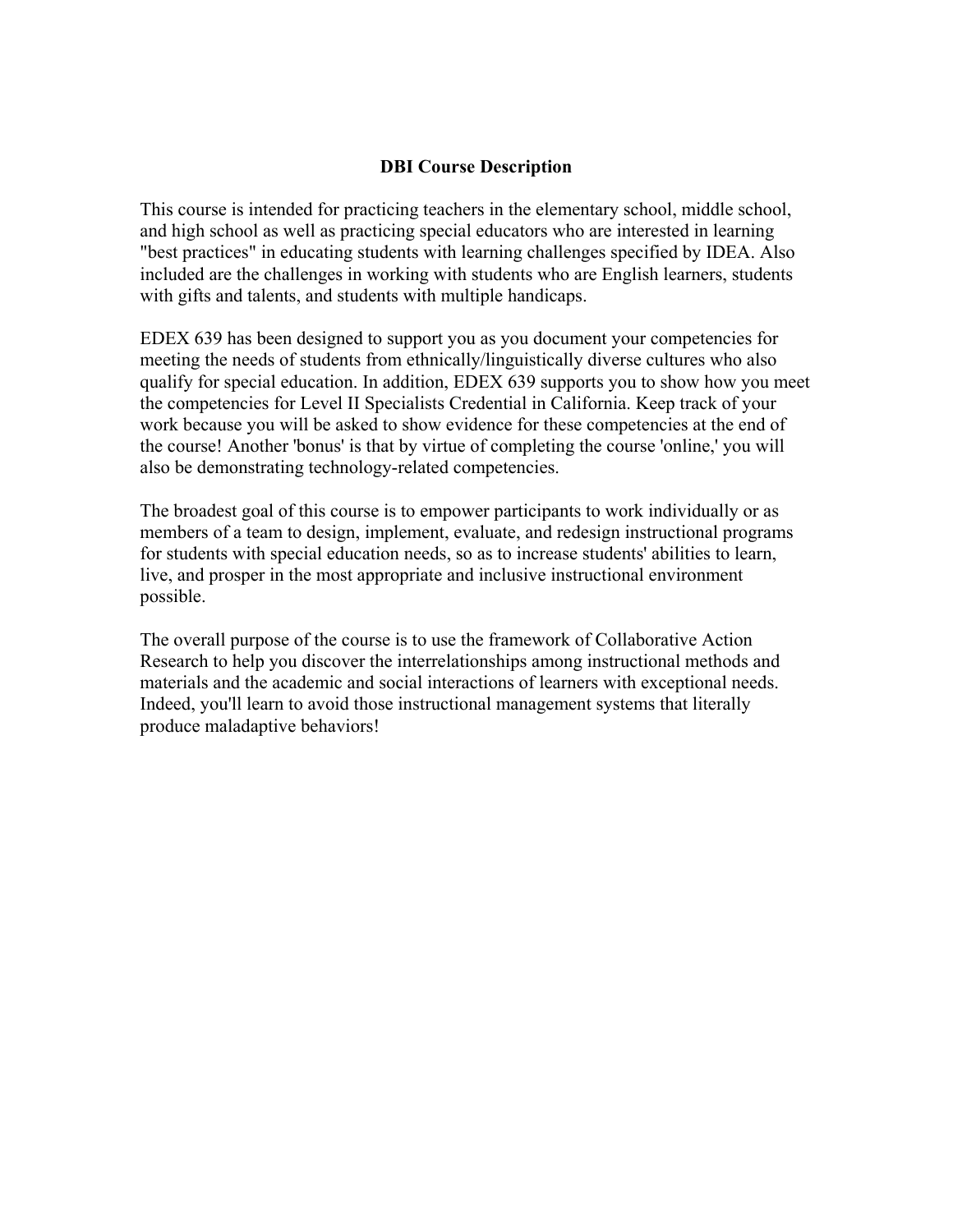## **Course Objectives**

- 1. List and explain effective instructional organization and delivery strategies.
- 2. Relate research-based literature to effective instructional organization and delivery strategies.
- 3. Diagnose and assess student learning prior to instruction to

 a) understand the nature of the student's special education needs b) determine appropriate level of difficulty.

- 4. Design an effective instructional organization and delivery strategies to improve student learning.
- 5. Design a measurement system to
	- a) assess a special student's learning during instruction,
	- b) monitor student progress,
	- c) make data-based decisions,
	- d) alter instructional strategies as needed, and
	- e) summarize results using a professional reporting system

# **Required Readings**

Selected sections of Lovitt (2000) will be assigned along with abstracts of research related to a variety of effective teaching practices. Abstracts by Ann Nevin, Jacque Thousand, and Toni Hood are available: Effective Teaching Abstracts

As professional educators, there is an expectation that course participants will continue to select and compile other sources (favorite web sites, movies, videos, curriculum materials, and textbooks) to enhance their growth in areas of personal interest to them.

> 1. Lovitt, Thomas. (2000). *Preventing School Dropouts.* Austin, TX: PRO-ED. ISBN 0-89079-824-9.

*This book is selected because of its wide range of examples of applying researched best practices to various academic subjects*.

2. Sagor, Richard. (1992). *How to Conduct Collaborative Action Research.* Alexandria, VA: Association for Supervision and Curriculum Development. ISBN 0-87120-201-8.

 *This book is selected because of its wide range of examples of action research in schools and communities.* 

> 3. Lovitt's APPENDIX A **(Available in our 639 WebCT course. Not available in the bookstore. Please print a copy of Appendix A)**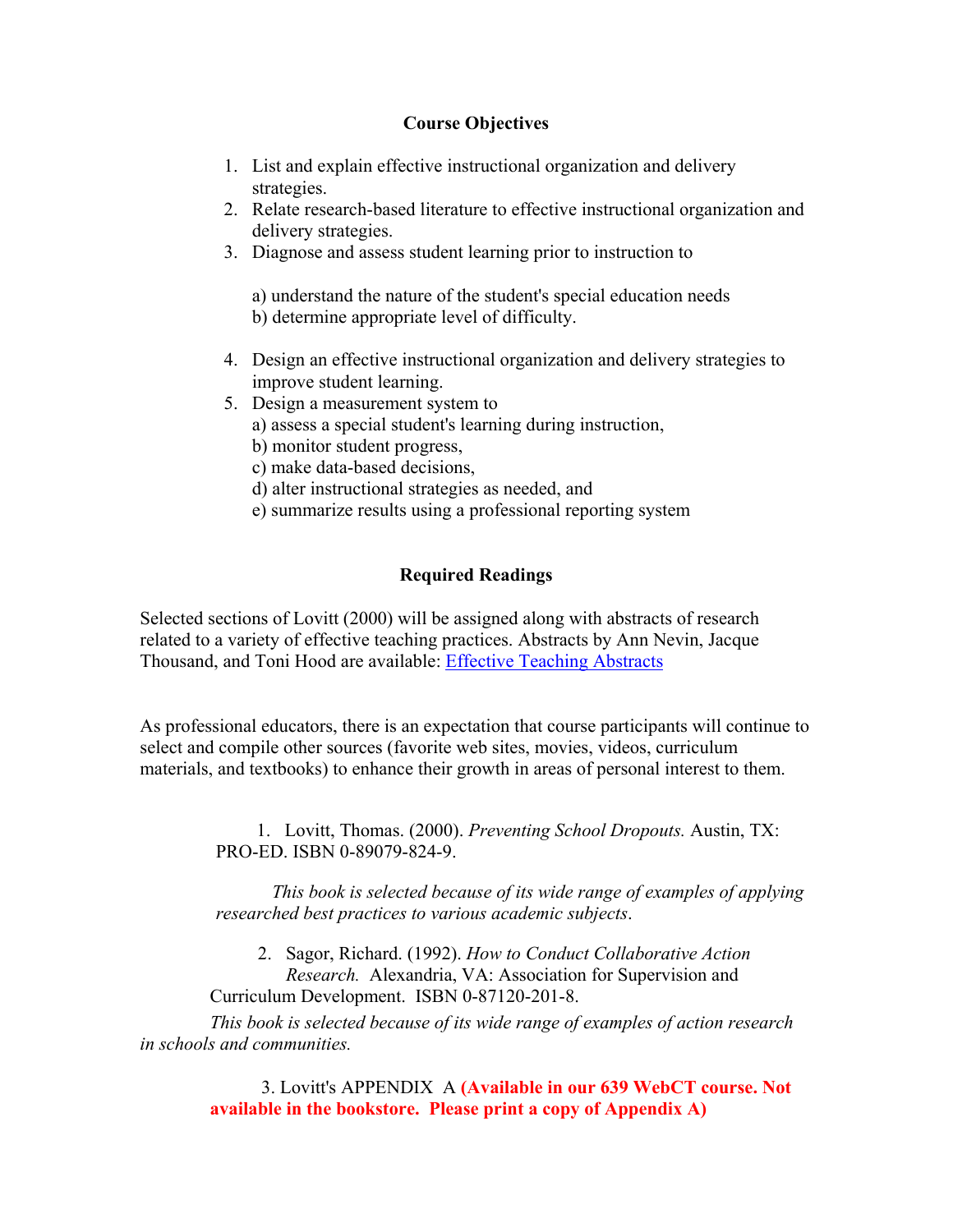# **Schedule for EDEX 639: Spring, 2005**

| Key:             | $DB = Discussion$ Board                                                                                              | $PM$ = Private Mail                                                                                                                                                                                                                                                                                                                                                                                                                                                                                                                                                                                        | $SHP = Student Homepage$                                                                                                                                                                                                                                                                                                                                                                                                                                                                                                                                                                                                                                                                                                    |
|------------------|----------------------------------------------------------------------------------------------------------------------|------------------------------------------------------------------------------------------------------------------------------------------------------------------------------------------------------------------------------------------------------------------------------------------------------------------------------------------------------------------------------------------------------------------------------------------------------------------------------------------------------------------------------------------------------------------------------------------------------------|-----------------------------------------------------------------------------------------------------------------------------------------------------------------------------------------------------------------------------------------------------------------------------------------------------------------------------------------------------------------------------------------------------------------------------------------------------------------------------------------------------------------------------------------------------------------------------------------------------------------------------------------------------------------------------------------------------------------------------|
| Week of 1/17/05  | Before you begin:<br>Modules<br>computer for quick reference!)<br>· Purchase textbooks<br>Begin:<br>protections.asp) | Module 1: Read and Complete (3 points)<br>- Locate, copy, and read Appendix A: Monitoring Approaches<br>· Read Sagor Text (Yes, ALL of it!)<br>· Read Collaborative Action Research Introduction<br>(http://cme.cancer.gov/clinicaltrials/learning/humanparticipant-<br>· Submit/Post Focus Questions #1 (Private Mail = PM)<br>· Post Professional Contribution #1: Community Posting +<br>(Discussion Board = DB) (2 points)                                                                                                                                                                             | Face-to-Face Orientation on campus with Instructor and classmates:<br>Friday, January 21, 2005 from 5-7 PM (Location: University Hall 273)<br>· Log on to the NEW Online Orientation which can be found through<br>the WebCT log-on page. CSUSM webmasters have created this new<br>approach so that you can access help about anything at any time!!<br>· Review (and print out, if you choose to) Course Syllabus and Course<br>· Print a copy of this schedule (A really good idea! Hang it near your<br>• Post Brief Autobiography (2-3 paragraphs) to Discussion Board(DB)<br>· Begin NIH Module (Ignore the reference to "Cancer" and proceed<br>according to steps given. You are registering as a new participant.) |
| Week of 1/24/05  | (SHP)                                                                                                                | · Read Lovitt text (first half)<br>Module 2: Read and complete (PM) (3 points)<br>· Post thorough description of YOU as a Teacher to your Homepage<br>· Post thorough description of the ages/grade levels (academic and<br>placement) of your students on your Homepage (SHP)<br>· Continue NIH Module until Certificate of Completion is achieved<br>this week. Print one copy for your Portfolio for EDEX 661. Send a<br>copy to instructor. (Attach in Private Mail/PM)<br>- Submit/Post Focus Questions (PM)<br>· Post Description of Setting and Collaborative Experiences to your<br>Homepage (SHP) |                                                                                                                                                                                                                                                                                                                                                                                                                                                                                                                                                                                                                                                                                                                             |
| Week of 01/31/05 | to-Face Conference in March.)<br>Posting + $(DB)$ (2 points)                                                         | Discussion Board Community Conversation #1<br>· Post Philosophy of Instructional Management to your SHP<br>Complete Evaluation of Web-based Resources #1: Community                                                                                                                                                                                                                                                                                                                                                                                                                                        | · Complete Lovitt Text · Post Description of your Curriculum (SHP)<br>· Don't forget: Make a copy of NIH Certificate of Completion for your<br>own records. (Send a copy to your Instructor. before your DBI Face-                                                                                                                                                                                                                                                                                                                                                                                                                                                                                                          |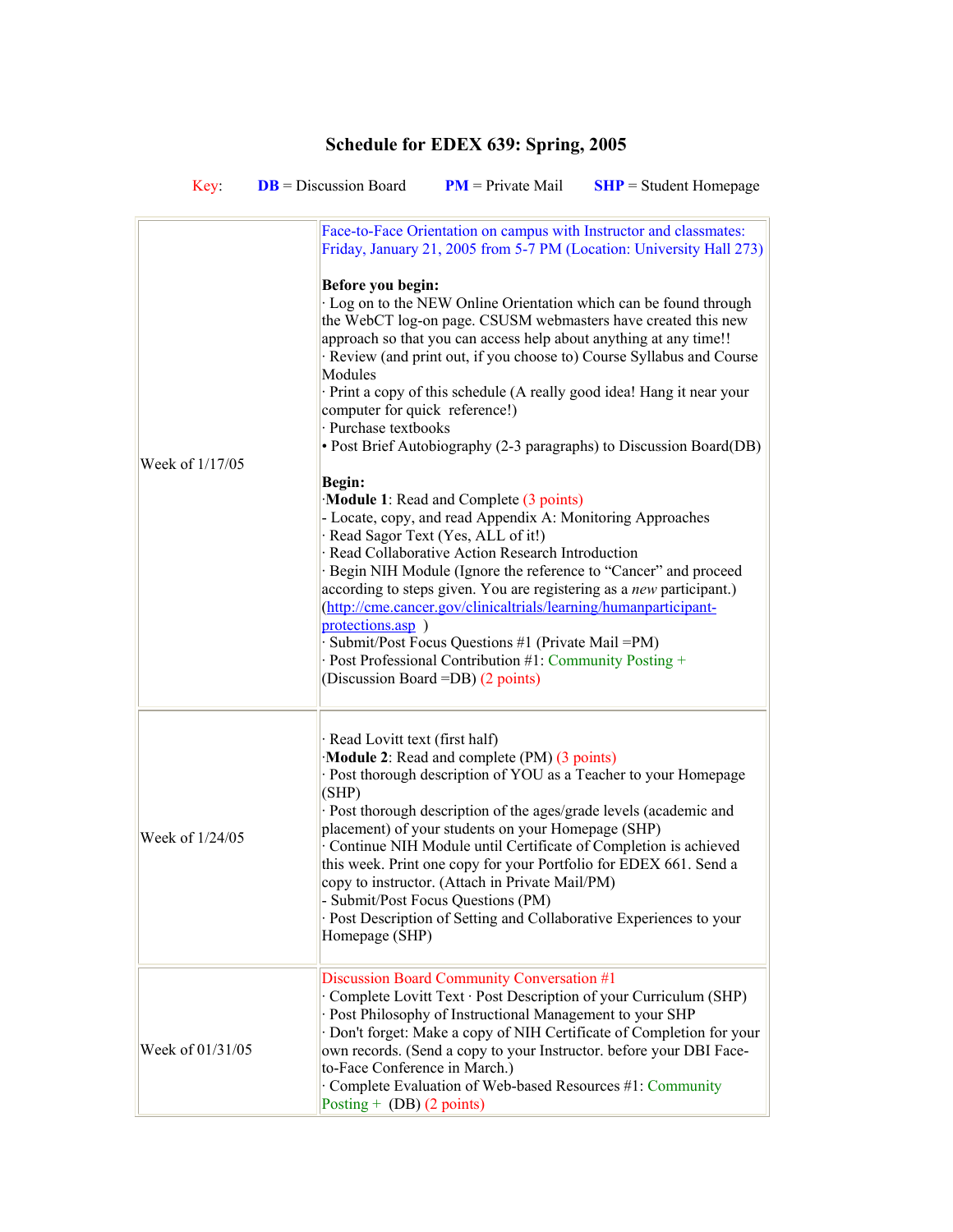| Week of 02/07/05 | $\cdot$ <b>Module 3:</b> Read & Complete (3 points)<br>· Submit/Post Focus Question #3 (PM)<br>· Post descriptions of learners & and their instructional needs (SHP)<br>· Post professionally written description of learner for Your DBI<br>Project (SHP)<br>· Post academic behavior to be changed (with CA Standards!) (SHP)                                                                                     |
|------------------|---------------------------------------------------------------------------------------------------------------------------------------------------------------------------------------------------------------------------------------------------------------------------------------------------------------------------------------------------------------------------------------------------------------------|
| Week of 02/14/05 | Module #4: Read and Complete (3 points)<br>Submit/Post Focus Questions for Module #4 (PM)<br>· Post Monitoring Approaches (SHP)<br>· Post Professional Contribution #2: Community Posting + (DB) (2)<br>points)                                                                                                                                                                                                     |
| Week of 02/21/05 | Collect and organize data<br>· Verify Lovitt's monitoring system 'works'<br>· Post Evaluation of Web-based Resources: Community Posting +<br>$(DB)$ (2 points)                                                                                                                                                                                                                                                      |
| Week of 02/28/05 | Module #5: Read and Complete (3 points)<br>Submit/Post Focus Questions for Module #5 (SHP)<br>Continue Data Collection<br>· Post ABCs and Es of DBI (SHP)<br>- Notify instructor in PM when you have posted to SHP                                                                                                                                                                                                  |
| Week of 03/07/05 | Module #6: Read and Complete (3 points)<br>· Submit/Post Focus Questions for Module #6 (PM)<br>Continue data collection and analysis<br>· Implement Interventions<br>· Monitor Progress (Using at least one of Lovitt's Monitoring<br>Approaches)<br>· Post Evaluation of Web-based Resources #3: Community Posting +<br>(2 points)                                                                                 |
| Week of 03/14/05 | Module #7: Read and Complete (3 points)<br>- Continue Data Collection!<br>· Submit Focus Questions for Module #7(PM)<br>- Submit Data-Based Decisions and Reporting Progress (SHP)<br>- Prepare data and proofread SHP for discussion with instructor on<br>Friday.<br>· DBI FACE-TO-FACE CONFERENCES AT Cal State San Marcos<br>campus on Friday, March 18, 2005 from 5-7:50 PM (Location:<br>University Hall 451) |
| Week of 03/21/05 | · Continue Data Collection!<br>Module #8: Read and Complete (3 points)<br>· Submit Focus Questions for Module #8 (PM)<br>- Post changes in My As, Cs, and Es (SHP)<br>· Redesign DBI, if necessary<br>· Post Professional Contribution #3: Community Posting + (DB) $(2)$<br>points)                                                                                                                                |